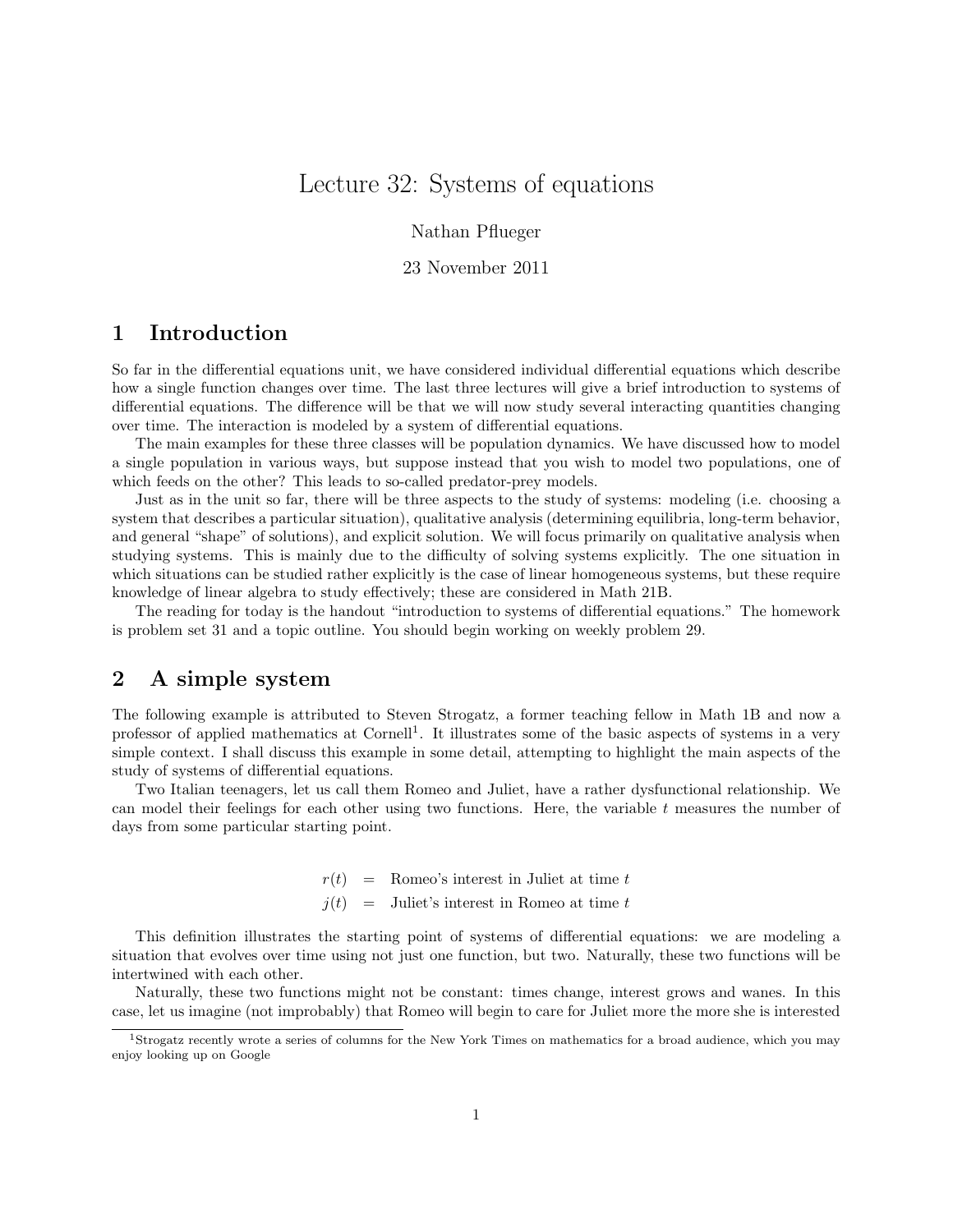in him. In other words, the more Juliet likes him, the more rapidly his interest grows. This could be expressed in the following equation.

$$
r'(t) = j(t)
$$

Juliet, on the other hand, has the unenviable tendency to lose interest in the people that are interested in her. In other words, the more Romeo likes her, the more quickly she loses interest, while her interest grows in response to Romeo's disinterest. This could be expressed in the following equation.

$$
j'(t) = -r(t)
$$

The pair of these two equations is a *system of differential equations*.

$$
\begin{cases}\nr'(t) = j(t) \\
j'(t) = -r(t)\n\end{cases}
$$

What we are interested in modeling is the pair of both  $r(t)$  and  $j(t)$ . The system expresses, in the conjunction of two equations, how this pair moves at any given moment.

In order to "solve" a system of differential equations, it is necessary to determine both of these functions simultaneously. In this case, we can find all of the solutions fairly easily with an observation. Since  $r'(t)$  $j(t)$ , it is also true (by differentiating) that  $r''(t) = j'(t)$ . But from the second of the two equations in the system,  $j'(t) = -r(t)$ . Therefore  $r''(t) = -r(t)$ . Now this is a familiar second-order differential equation. Its general solutions can be written a follows.

$$
r(t) = C_1 \sin t + C_2 \cos t
$$

It turns out that finding this expression for  $r(t)$  is also good enough to find  $j(t)$ . In fact,  $j(t) = r'(t)$ . Therefore, once we have chosen any two constants  $C_1, C_2$ , we can take  $r(t)$  to be the expression above and deduce the following.

$$
j(t) = C_1 \cos t - C_2 \sin t
$$

Notice that indeed if  $j(t)$  is given in this way, then  $j'(t) = -C_1 \sin t - C_2 \cos t = -r(t)$ . So  $r'(t) = j(t)$ and  $j'(t) = -r(t)$ , so for any constants  $C_1, C_2$ , these two expressions give a solution to the system.

In fact, we have found in this way what is called the *general solution* of the differential equation.

$$
\begin{cases}\nr(t) = C_1 \sin t + C_2 \cos t \\
j(t) = C_1 \cos t - C_2 \sin t\n\end{cases}
$$

Notice that the general solution has two arbitrary constants  $C_1, C_2$ , and that these two constants determine two different functions. These two functions, taken together, solve the system of differential equations. Observation 2.1. This observation is not needed for this course, but may interest some of you. If we are willing to work in the slightly more mysterious world of complex numbers, this system and its solutions can be written in an intriguing way. Both functions  $r(t)$ ,  $i(t)$  could be jointly expressed by a single complex function  $s(t) = r(t) + ij(t)$ , where i is a square root of -1. Then the system  $r'(t) = j(t)$ ,  $j'(t) = -r(t)$  can be expressed in a single equation:  $s'(t) = -is(t)$ . Therefore, this can be solved in the usual way, giving  $s(t) = Ce^{-it}$ . Here, C is a complex constant; you could write it  $C = C_1 + iC_2$ , where  $C_1$  and  $C_2$  are real. Then  $s(t) = (C_1 + iC_2)(\cos t - i\sin t) = (C_1 \cos t + C_2 \sin t) + i(-C_1 \sin t + C_2 \cos t)$ . So the complex general solution in fact is the same as the general solution to the system found above. This observation shows one way that complex numbers frequently come up in practice: a complex number records two real numbers that are harnessed to each other in some meaningful way, and economically encodes this relationship.

Now, to make this more concrete, lets consider a particular solution. As usual, this will be determined by an appropriate initial condition. The initial condition must consist of the initial state of the system, i.e. the initial interest of Romeo in Juliet and Juliet in Romeo. Let's suppose that initially Romeo likes Juliet, and Juliet is indifferent.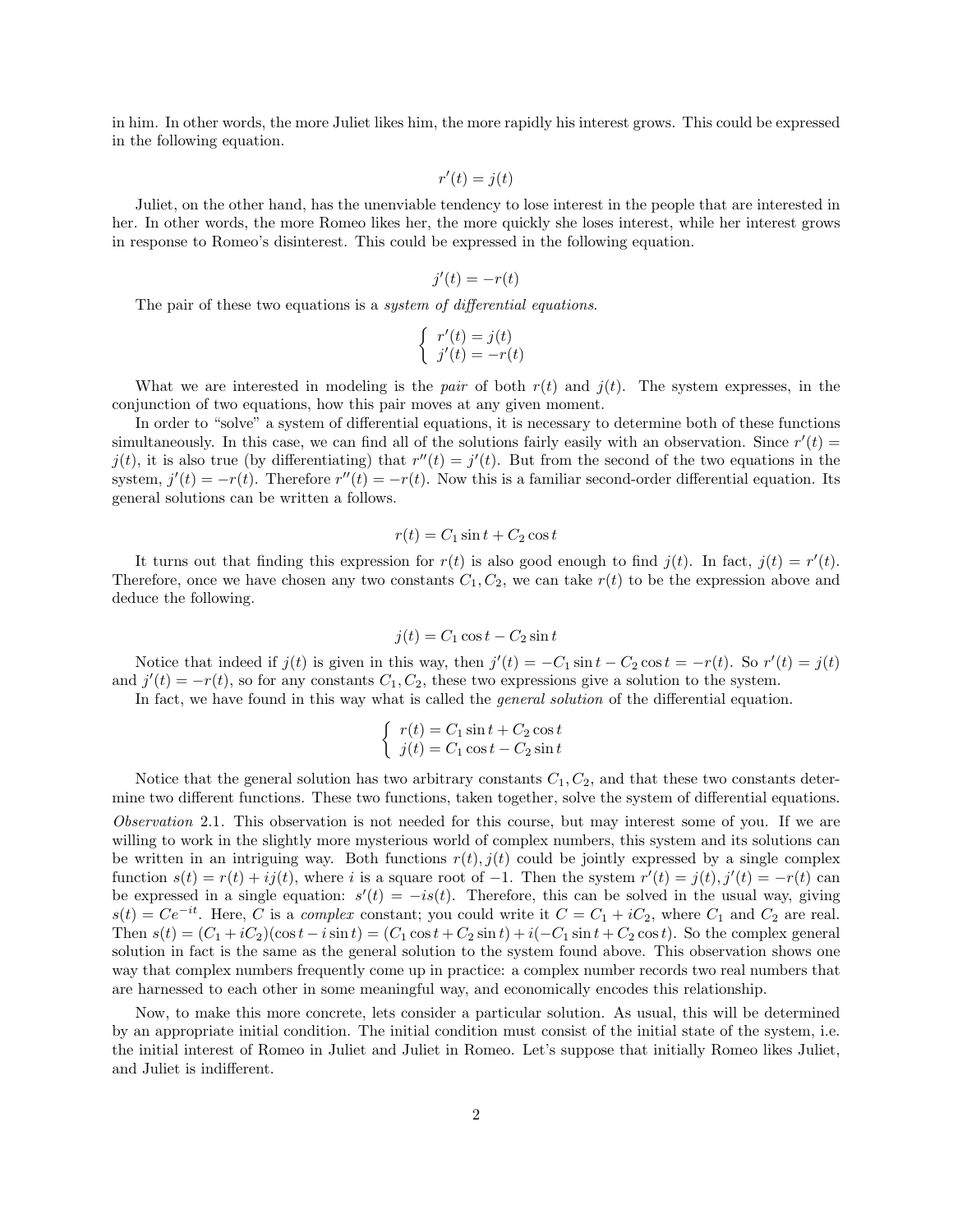$$
\begin{cases}\nr(0) = 1 \\
j(0) = 0\n\end{cases}
$$

In order to find the solution to the system satisfying this initial condition, we must determine appropriate values of  $C_1, C_2$ . That is, we must choose  $C_1, C_2$  so that:

$$
C_1 \sin 0 + C_2 \cos 0 = 1
$$
  

$$
C_1 \cos 0 - C_2 \sin 0 = 0
$$

This is not difficult: we find that  $C_2 = 1$  and  $C_1 = 0$ . Therefore we have found the particular solution to this initial value problem.

Initial value problem | Solution  
\n
$$
r'(t) = j(t)
$$
\n
$$
r(t) = \cos t
$$
\n
$$
r(0) = 1
$$
\n
$$
j(0) = 0
$$
\n
$$
r(t) = \cos t
$$
\n
$$
r(t) = \cos t
$$
\n
$$
j(t) = -\sin t
$$

So in fact, if Romeo and Juliet have interest in each other governed by this model, they are doomed to continue cycling between love and hate forever.

Section 5 discusses how to visualize this solution in two different ways.

### 3 The basic notions of systems

A system of differential equations is, in general, a collection of differential equations involving several different functions. For this class, we will only consider first order systems (i.e., only first derivatives in the equations) involving two functions. The systems that we study will have he following form. Here,  $x$  and  $y$  are both regarded as begin functions of a variable  $t$ , and  $f$ ,  $g$  are some functions of two variables.

$$
\begin{cases}\nx'(t) = f(x(t), y(t)) \\
y'(t) = g(x(t), y(t))\n\end{cases}
$$

As long as it is understood that  $x$  and  $y$  are both functions of a variable  $t$ , this can be written more readably as follows.

$$
\begin{cases}\nx' = f(x, y) \\
y' = g(x, y)\n\end{cases}
$$

The point is that  $x$  and  $y$  are two different quantities (such as people's interest in each other, or sizes of certain populations), each of which is changing with time in a way that is determined by the quantities  $x$ and y.

An *initial value problem* for a system of differential equations like this consists of the system of differential equations together with an initial state. The initial state, in this case, simply consist of the data of what these two quantities are at time 0. Here  $x_0, y_0$  are some constants.

$$
\begin{cases}\nx(0) = x_0 \\
y(0) = y_0\n\end{cases}
$$

An initial value problem has a unique solution, meaning a pair of functions  $x(t)$ ,  $y(t)$  which solves it.

The general solution of a system of differential equations consists of all pairs of functions  $x(t)$ ,  $y(t)$  that solve the system. In other words, the general solution consists of a family of solutions that contains a solution to every possibly initial condition for the system.

One final bit of terminology: a solution to a system will be called an equilibrium solution if it consists of two constant functions. Just as with individual differential equations, an equilibrium solution consists of values of the modelled quantities that are in balance, so that nothing will change over time.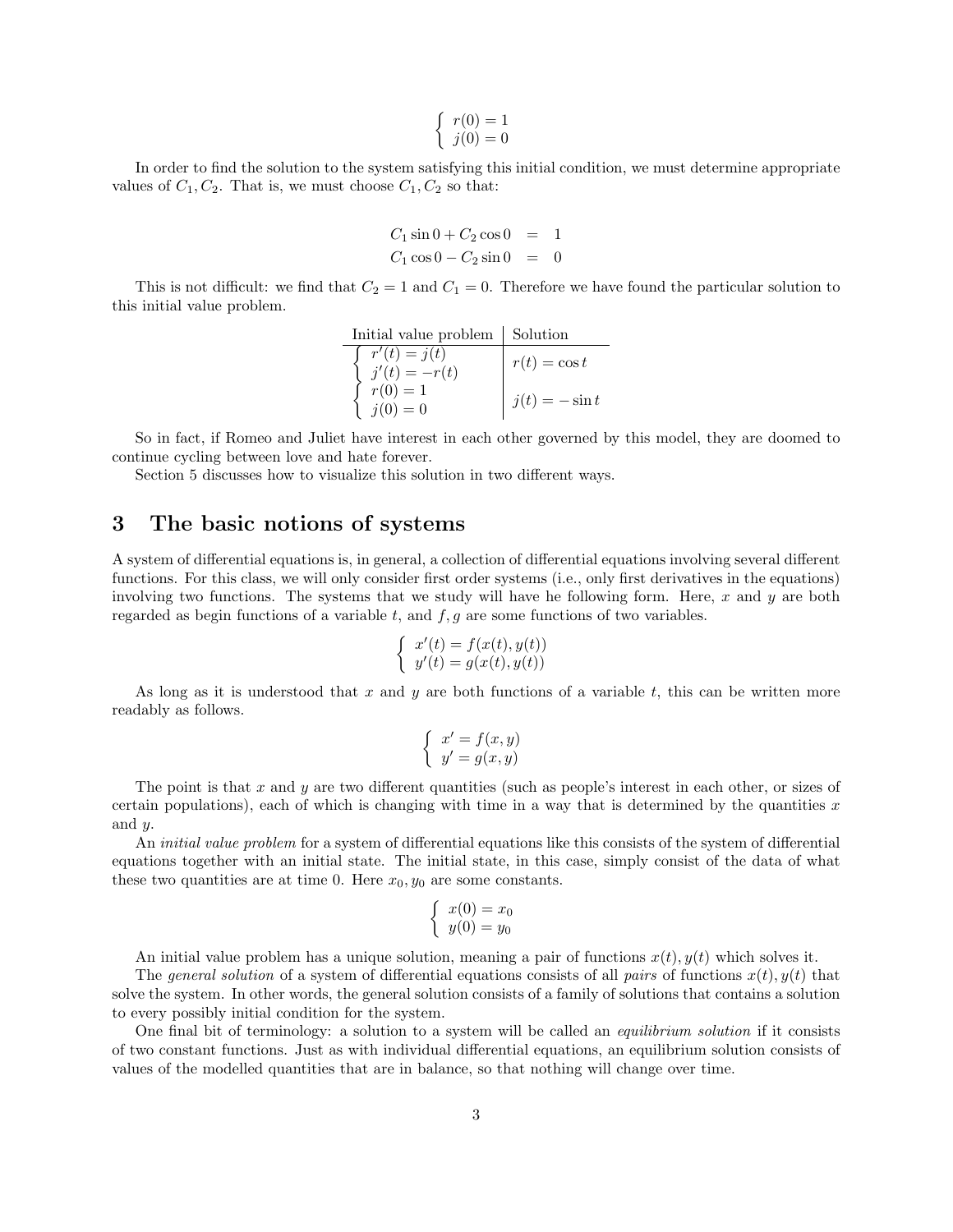### 4 Interacting population modeling

A more interesting example of a system of differential equations comes from modeling a pair of animal populations which interact in some way. There are several reasons this might happen. The species could be in competition (there are limited resources, so the more of the other species are present, the harder it is to survive), *symbiosis* (each population helps the other, for example by scaring off predators or cooperating to obtain food), or a predator-prey relationship (one population helps the other survive, to its own detriment).

As a first example, suppose that there are two populations: worms and birds. Let their respective sizes at time t be  $w(t)$  and  $b(t)$ .

First focus on the worm population, assuming that there are no birds. Perhaps they have plenty of food, and so their population grows exponentially:  $w'(t) = 0.01w(t)$ . But now suppose that there are some birds, which begin eating the worms. Naturally, this will decrease the worm population, in a way that is proportional to the number of birds around. This could be modeled in a rather straightforward way by  $w' = 0.01w - 0.001bw.$ 

What about the bird population? With no worms present, we could imagine that the birds will die off exponentially due to lack of food:  $b' = -0.02b$ . But on the other hand, the more worms are present, the better the birds will do, and the more quickly will they grow. So we could also model this by the addition of a bw term:  $b' = -0.02b + 0.005bw$ . This gives the following system of differential equations.

$$
\begin{cases}\nw' = 0.01w - 0.001bw \\
b' = -0.02b + 0.005bw\n\end{cases}
$$

This sort of system is a *predator-prey model*, and is a good first approximation of the behavior of two species with this sort of interaction.

Notice that this system has some equilibria. Recall that an equilibrium solution is a constant solution; in this was it amounts to values for w an b which ensure that  $w' = 0$  and  $b' = 0$ . Now,  $w' = 0$  if and only if either  $w = 0$  (there are no worms) or  $0.01 - 0.001b = 0$ , i.e.  $b = 10$ . So if there are ten birds, then the birds will eat the worms exactly as quickly as they can reproduce. On the other hand,  $b' = 0$  if and only if  $b = 0$ or  $-0.02 + 0.005w = 0$ , i.e.  $b = 0$  or  $w = 4$ . Therefore, there are exactly two equilibria for the system as a whole: either there are 4 worms and 10 birds, or no birds or worms at all. In both cases, both populations exactly sustain themselves.

Note that there are many variations on this model, taking different potential features of the situation into account. Here are some examples, although you an surely imagine many more.

- The birds could have a food source besides worms. To reflect this, the constant −0.02 could be replaced be a positive constant, since the birds will grow even when there are no worms.
- The two species might be two symbiotic species, instead of predator and prey. Then both equations in the system would have wb terms with positive coefficients, since each population causes the other to grow.
- The two species could be competing: then both equations would have a negative  $wb$  term.
- The worm population in the absence of birds might be modeled logistically, to reflect limited food sources creating a carrying capacity. For example, the 0.01w term in the first equation could be replaced by  $0.01w(1 - 0.0001w)$ , while leaving the same "competition term" in place.

There are many different combinations of these sorts of modifications, some of which you will explore in the homework. In practice, of course, the objective is to model enough features to capture the main features of the system, while keeping the system simple enough to study and extract some information.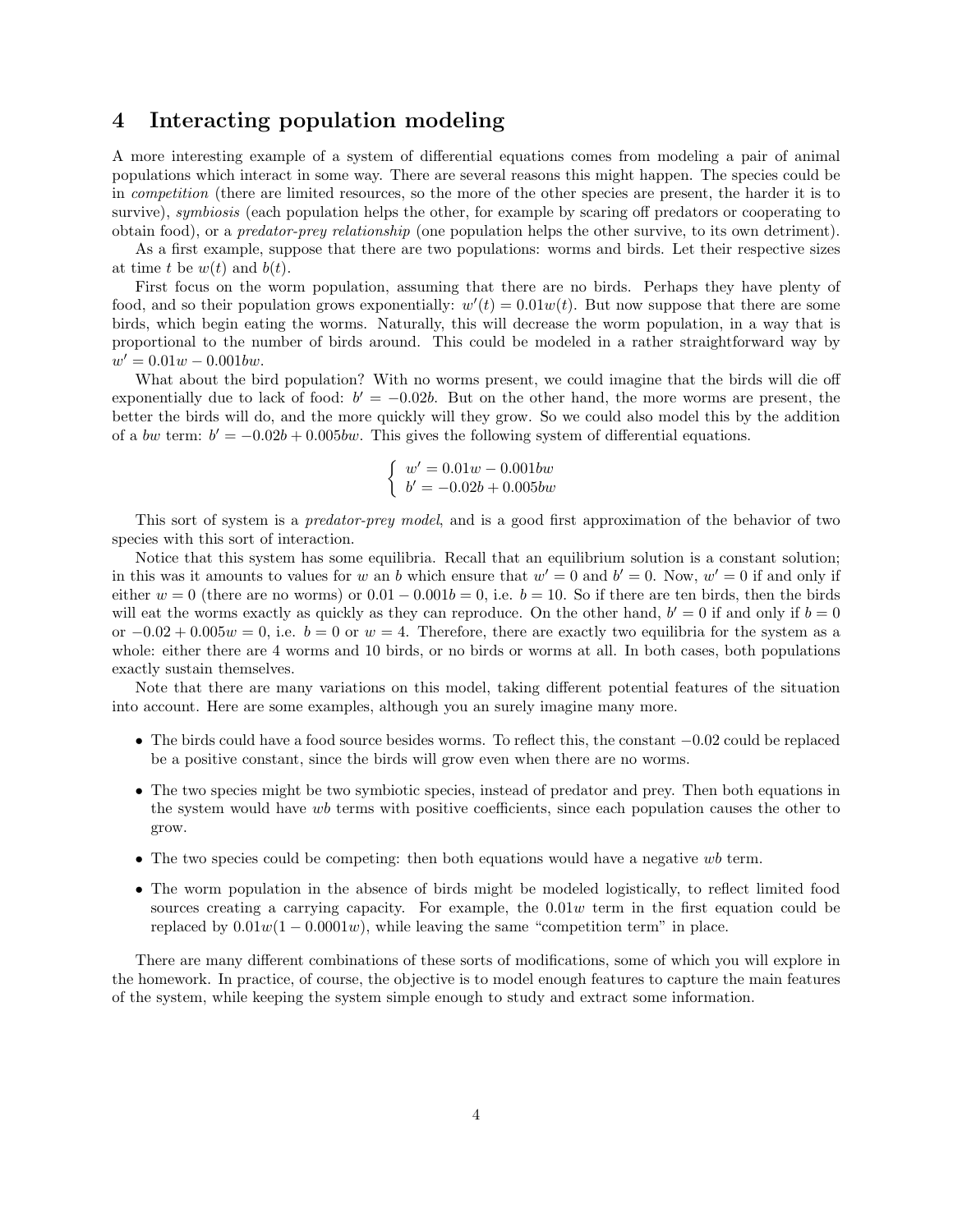# 5 Graphing solutions to systems; the phase plane

There are two main ways of graphing solutions to systems of differential equations. Each conveys the information of the solution in a slightly different way. I will illustrate both using the Romeo and Juliet example from section 2.

#### 5.1 Graphing with respect to  $t$

The first method is simply to graph both functions on the same axes, with the horizontal axis corresponding to the time t. For example, the solution to the Romeo and Juliet system, with initial condition  $r(0) = 1, j(0) = 0$ is  $r(t) = \cos t$ ,  $j(t) = -\sin t$ . So the two functions, graphed together, appear as follows.



Here the horizontal axis is the variable t, the blue curve shows  $r(t)$ , and the red curve shows  $i(t)$ . So from here we can see the behavior of the system: each person's interest in the other oscillates back and forth endlessly, one slightly out of phase with the other.

#### 5.2 Graphing on the phase plane

The second method, which conveys slightly less information but is much more useful for many purposes, makes use of the so-called *phase plane*. In this setting, we draw a plane whose axes are r and j.



The plane is called the *phase plane*, and we will be working with it extensively over the final two classes. The key fact about the phase plane is that *points in the phase plane correspond to states of the system*. Put another way, a point in the phase plane describes precisely how Romeo and Juliet could feel at one particular moment. The question is: how does one such state move into another?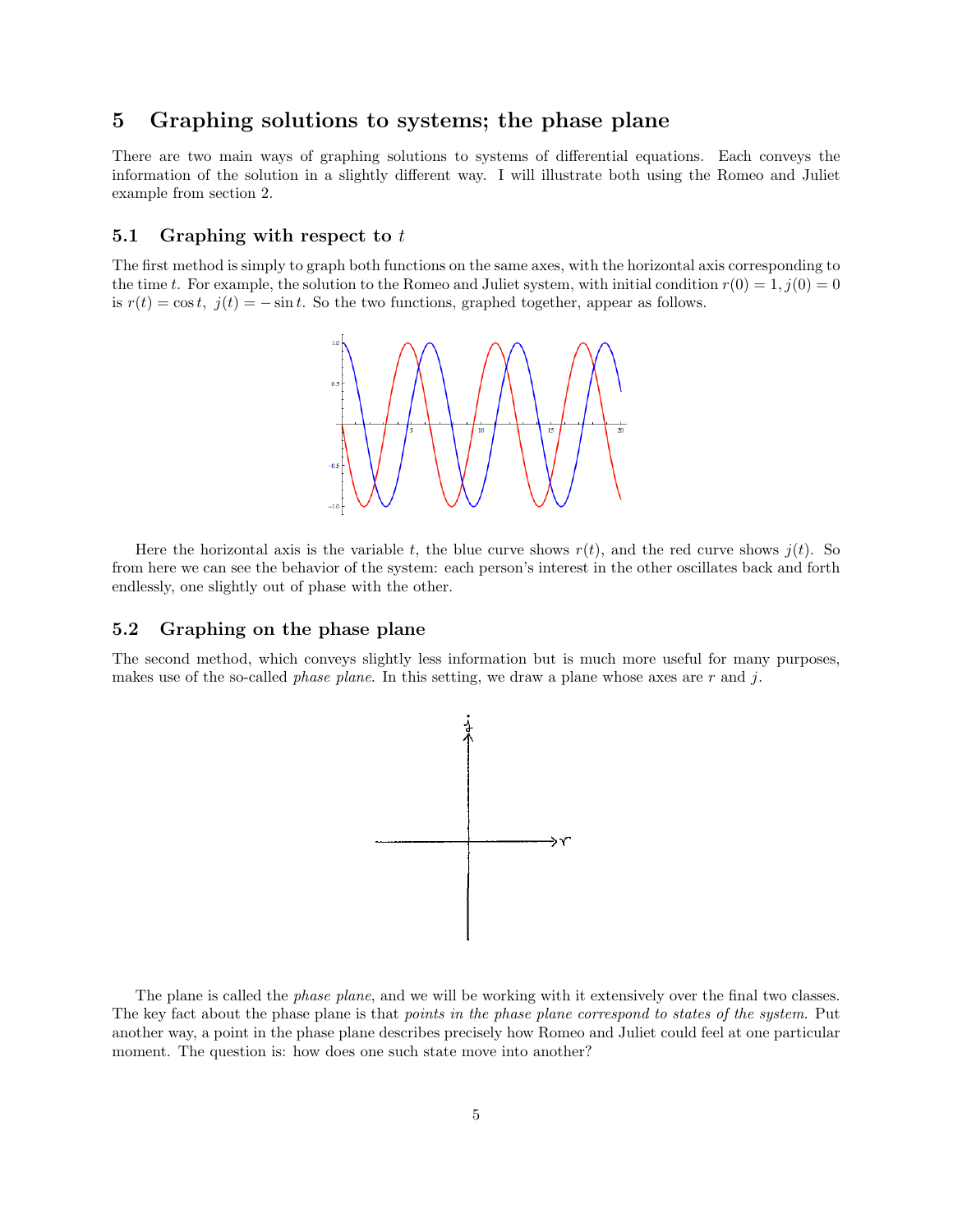To plot one particular solution, we simply vary t, and plot the curve swept out by the points  $(r(t), i(t))$ . You may have seen this previously as parametric graphing. In the case of beginning at  $r(0) = 1$ ,  $j(0)$ , this is what this trajectory looks like, roughly. Several points are marked on it to illustrate that the points on this trajectory correspond to states of the system at different moments in time.



One benefit of the phase plane is that it makes it easy to plot multiple trajectories at once. Different initial conditions will lead to different paths of the solution through phase space. The various solutions to the system will essential chop phase space up into many trajectories. For example, here are a number of possible trajectories for the Romeo and Juliet system. In fact, all of them will be circular orbits around the origin.



In fact, there is one trajectory that does not move at all: the *equilibrium*  $r = 0, j = 0$  at the very center corresponds to a situation where  $r(t)$  and  $j(t)$  remain constant for all time. Notice that the equilibrium is enclosed by tightening circles; it wouldn't have any place to go even if it did want to evolve over time.

### 6 Second-order equations as systems

It turns out that second-order homogeneous equations can be regarded as systems of first-order equations. To see this, consider the standard form for such a differential equation.

$$
x''(t) + bx'(t) + cx(t) = 0
$$